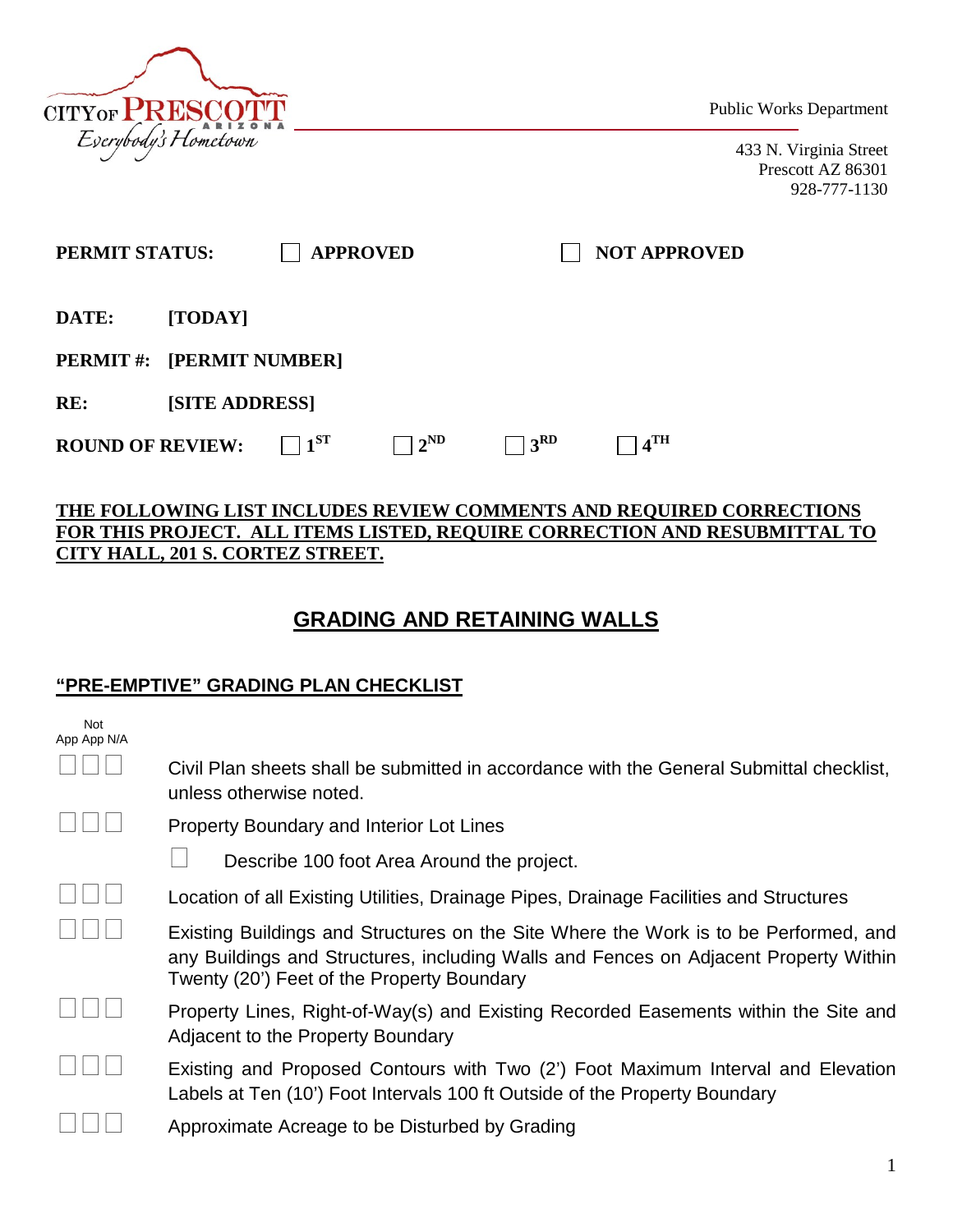| No disturbable area                                                                                                                                            |
|----------------------------------------------------------------------------------------------------------------------------------------------------------------|
| Earthwork Cut and Fill Quantities in Cubic Yards and Import or Export Quantities in<br><b>Cubic Yards</b>                                                      |
| Limits of Disturbance, both Cut and Fill                                                                                                                       |
| Proposed Building Pads, Drainage Channels and Swales, Top of Cut Slopes and Toe of<br>Fill Slopes Shall be Shown and Labeled with Slope/Ratios                 |
| Proposed Grading with Streets, Roads, and Parking Lots. Street, Roadway, Parking Lot<br>and Channel/Swale Flow Direction Shall be shown on the Grading Plan(s) |
| <b>Temporary Culverts</b>                                                                                                                                      |
| Location(s), Depth, Volume and Outlet Location of all Proposed Stormwater Detention<br><b>Facilities</b>                                                       |
| Location of all FEMA Special Flood Hazard Area (SFHA)                                                                                                          |
| Show both Floodplain and Floodway Limits, if applicable                                                                                                        |
| Storm Water Pollution Protection Plan (SWPPP) with ADEQ, Notice of Intent (NOI)                                                                                |
| <b>Geotechnical Report</b>                                                                                                                                     |
| <b>Preliminary Drainage Report</b>                                                                                                                             |
| <b>Preliminary Water and Sewer Reports</b>                                                                                                                     |
| <b>Engineer's Cost Estimate</b>                                                                                                                                |
| Financial Assurances (120% of Cost Estimate)                                                                                                                   |
| GRADING PLAN CHECKLIST                                                                                                                                         |

### **GRADING PLAN CHECKLIST**

| <b>Not</b><br>App App N/A |                                                                                                                                                                                                                                                        |
|---------------------------|--------------------------------------------------------------------------------------------------------------------------------------------------------------------------------------------------------------------------------------------------------|
|                           | Civil Plan sheets shall be submitted in accordance with the General Submittal Checklist,<br>unless otherwise noted                                                                                                                                     |
|                           | <b>Property Boundary and Interior Lot Lines</b>                                                                                                                                                                                                        |
|                           | Location of Existing Utilities, Drainage Pipes, Drainage Facilities and Structures                                                                                                                                                                     |
|                           | Existing Buildings and Structures, including Walls and Fences on the Site Where the<br>Work is to be Performed, and any Buildings and Structures, including Walls and Fences<br>on Adjacent Property within Twenty (20') Feet of the Property Boundary |
|                           | Property Lines, Right-of-Way(s) and Existing Recorded Easements within the Site and<br>Adjacent to the Property Boundary                                                                                                                               |
|                           | Existing and Proposed Contours with Two (2') Foot Maximum Interval and Elevation<br>Labels at Ten (10') Foot Intervals                                                                                                                                 |
|                           | Approximate Acreage to be Disturbed by Grading                                                                                                                                                                                                         |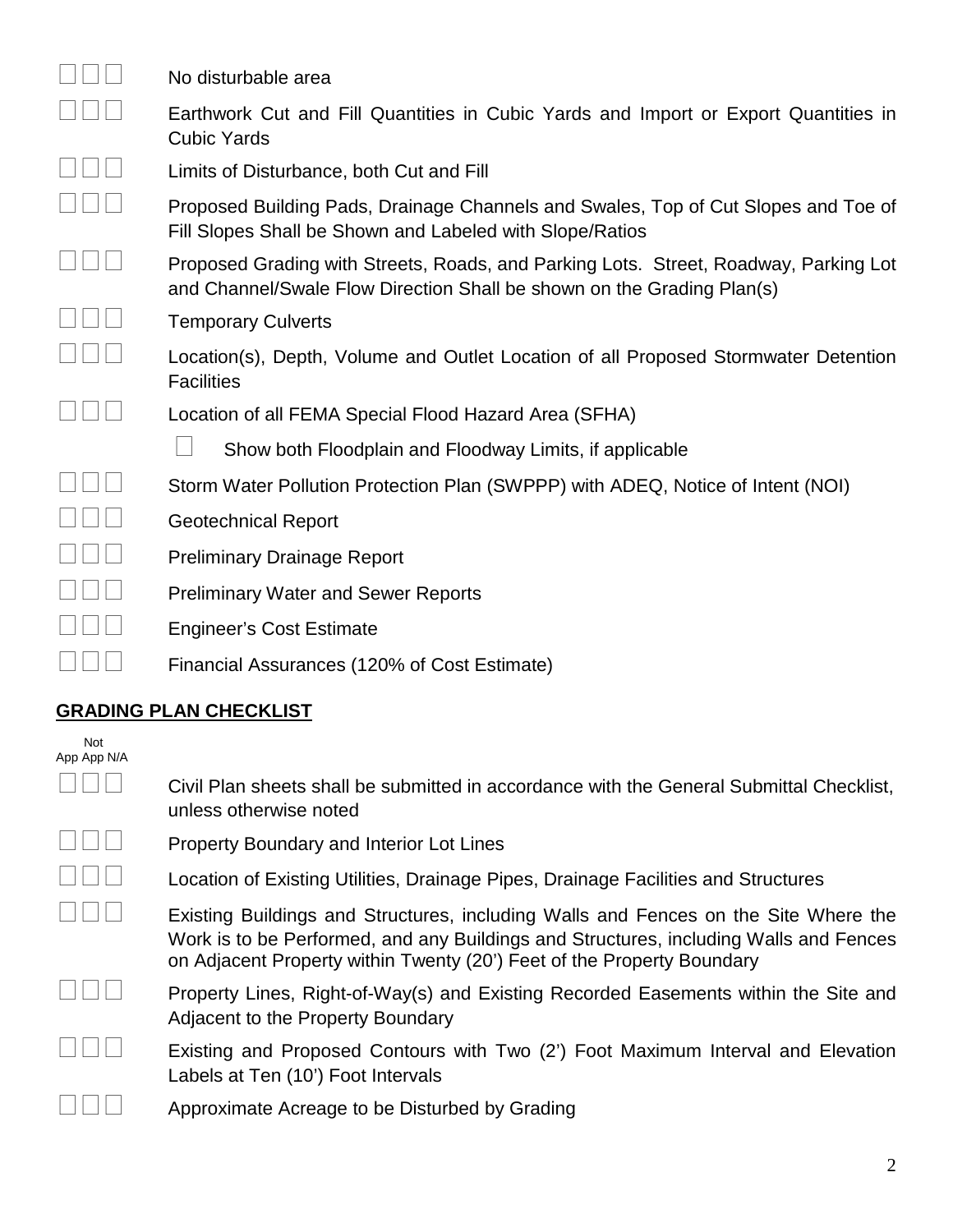|                    | Earthwork Cut and Fill Quantities in Cubic Yards and Import or Export Quantities in<br><b>Cubic Yards</b>                                      |
|--------------------|------------------------------------------------------------------------------------------------------------------------------------------------|
|                    | Limits of Disturbance, both Cut and Fill                                                                                                       |
|                    | Proposed Building Pads, Drainage Channels and Swales, Top of Cut Slopes and Toe of<br>Fill Slopes Shall be Shown and Labeled with Slope Ratios |
|                    | Proposed Grading with Streets, Roads, and Parking Lots                                                                                         |
|                    | Street, Roadway, Parking Lot and Channel/Swale Flow Direction Shall be Shown<br>on the Grading Plan(s)                                         |
|                    | Location of all Retaining and Free Standing Walls Showing Top of Footing and Top of<br>Wall                                                    |
|                    | Location of all Proposed Drainage Facilities and Infrastructure                                                                                |
|                    | Proposed Culverts with Profiles and Headwall and Invert Elevations                                                                             |
|                    | Catch Basins and Inlets with Grate and Invert Elevations                                                                                       |
|                    | Location of all Proposed Drainage Easements or Drainage Tracts                                                                                 |
|                    | Location(s), Depth, Volume and Outlet Location of all Proposed Stormwater Detention<br><b>Facilities</b>                                       |
|                    | Location of all FEMA Special Flood Hazard Area (SFHA)                                                                                          |
|                    | Show both Floodplain and Floodway Limits                                                                                                       |
|                    | Storm Water Pollution Protection Plan (SWPPP)                                                                                                  |
|                    | <b>Geotechnical Report</b>                                                                                                                     |
|                    | Drainage Report, Refer to Drainage Criteria Manual for Report content and format                                                               |
|                    | Notice of Intent (NOI) for ADEQ                                                                                                                |
|                    | <b>Engineer of Record Cost Estimate</b>                                                                                                        |
|                    | Financial Assurances (110% of Cost Estimate)                                                                                                   |
|                    | <b>RETAINING WALL CHECKLIST</b>                                                                                                                |
| Not<br>App App N/A |                                                                                                                                                |

| App App N/A |  |  |
|-------------|--|--|
|             |  |  |

 $\square \square \square$  Site Plan Showing:

- $\Box$  Property Lines
- Grading Plan
	- $\Box$  Finish grade elevations at base and top of wall
	- $\Box$  Drainage and direction of flow